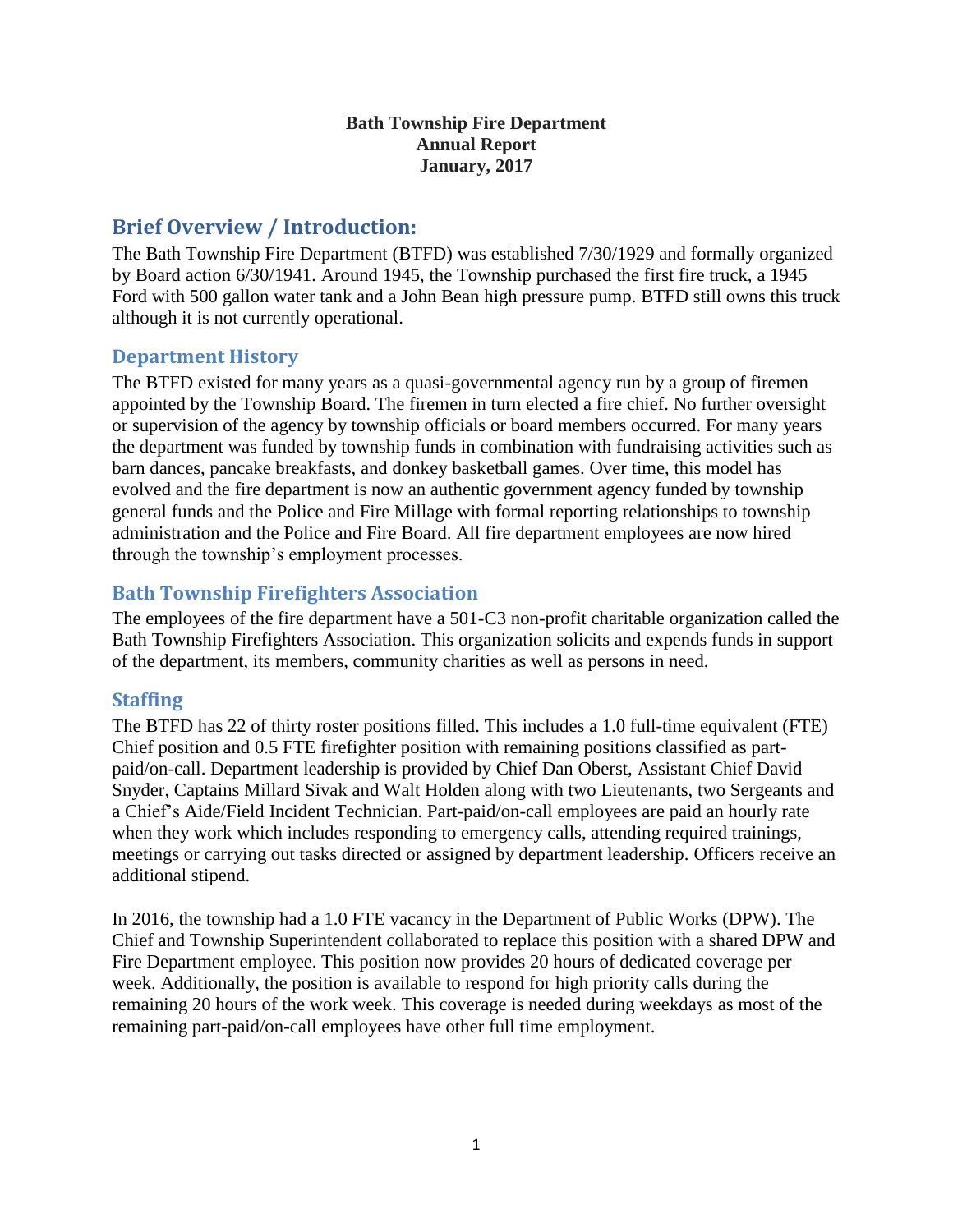## **Delivering service**

The service delivery model tasks the Fire Chief with administrative responsibility for the department including making policy, hiring personnel, carrying out disciplinary functions, planning and monitoring department budget(s), and ensuring compliance with regulations directed toward fire service. The Fire Chief also represents BTFD at local and regional meetings and workgroups involving other jurisdictions' public safety agencies and operations. The Fire Chief additionally responds to emergency calls as required for efficient operations. The Assistant Chief and other officers have primary responsibility for responding to emergency calls as availability dictates and are assigned limited tasks and responsibilities. Department officers work an average of twelve hours per month including required monthly meetings. The part-paid/oncall firefighters train and work an average of six hours per month responding to emergency calls as available around work, school, family and other obligations. The normal response on medical assist calls is 1-4 responders while fire response ranges 4-12.

## **Cooperating agencies**

The Township has designated Lansing Mercy Ambulance of Dewitt to provide automatic advanced life support response and transportation. When Lansing Mercy Ambulance is unavailable, mutual aid agreements provide advanced life support response and transport from neighboring agencies. Dewitt Township Fire Department assists BTFD on an automatic basis for fire calls. Further, all Clinton County Fire Departments have signed a mutual aid agreement to help each other when need arises and resources are available. BTFD also provides rescue and fire protection for several thousand acres of State of Michigan Department of Transportation and Department of Natural Resources land with no state funding or assistance.

#### **Numbers**

The call volume for BTFD has increased significantly as the Township's population has grown since 1980.

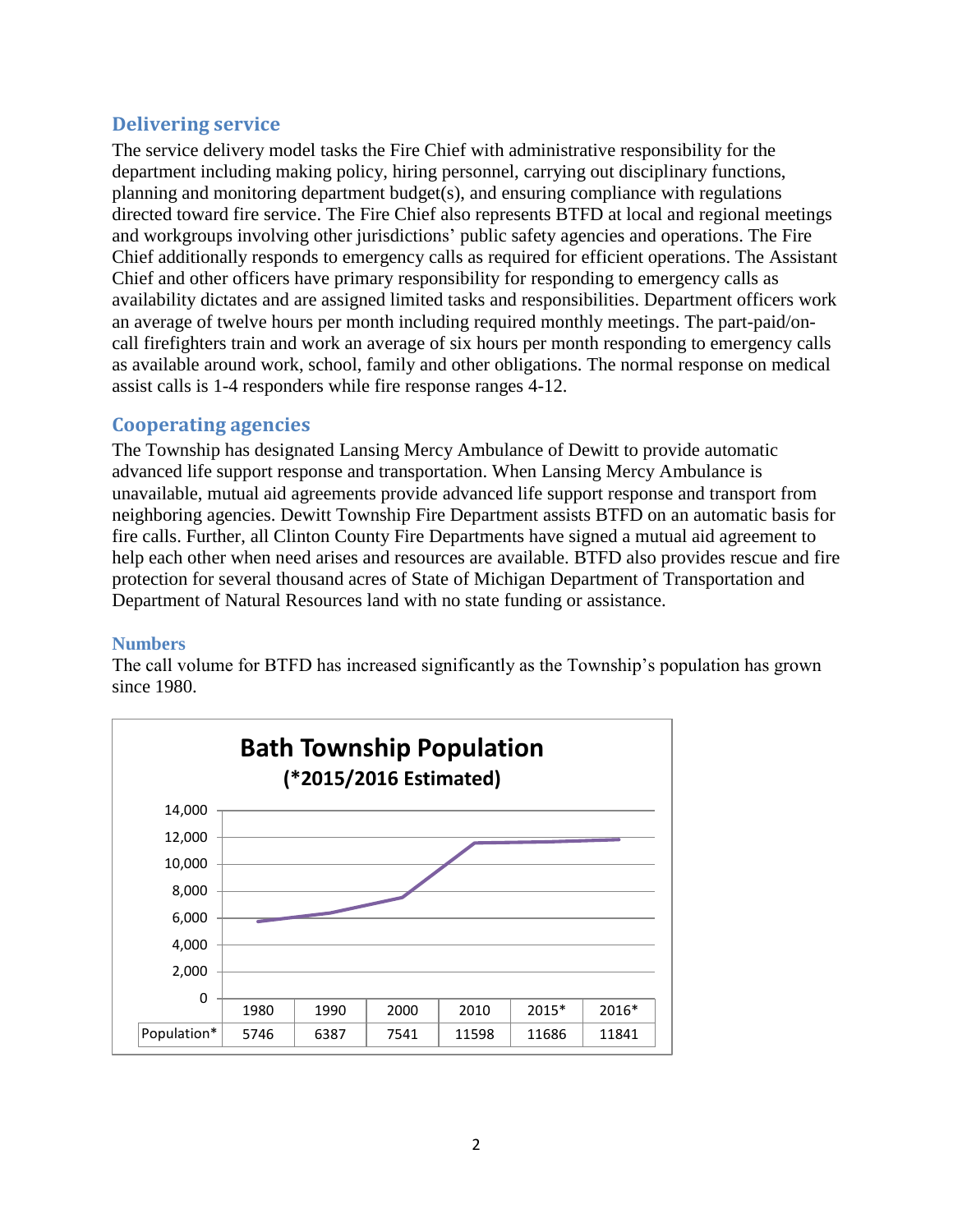In addition to a greater number requiring service, this period has also been characterized by a doubling of the call for service. When total run volume is analyzed by 100 persons, the response increased from 4.02 calls/100 in 1980 to 8.65 calls/100 in 2016.



Medical emergency response numbers account for approximately 80% while fire response calls make up the remaining 20% on average over the last 16 years. Fire calls increased 13% from 2010-2016 while medical calls increased 27% per year during this same time. The increase in medical response calls has occurred despite eliminating outdated automatic response categories such as requests for non-emergent nursing facility or Urgent Care transfers. These calls are characterized by a request for transport by the private ambulance company rather than a call for aid.

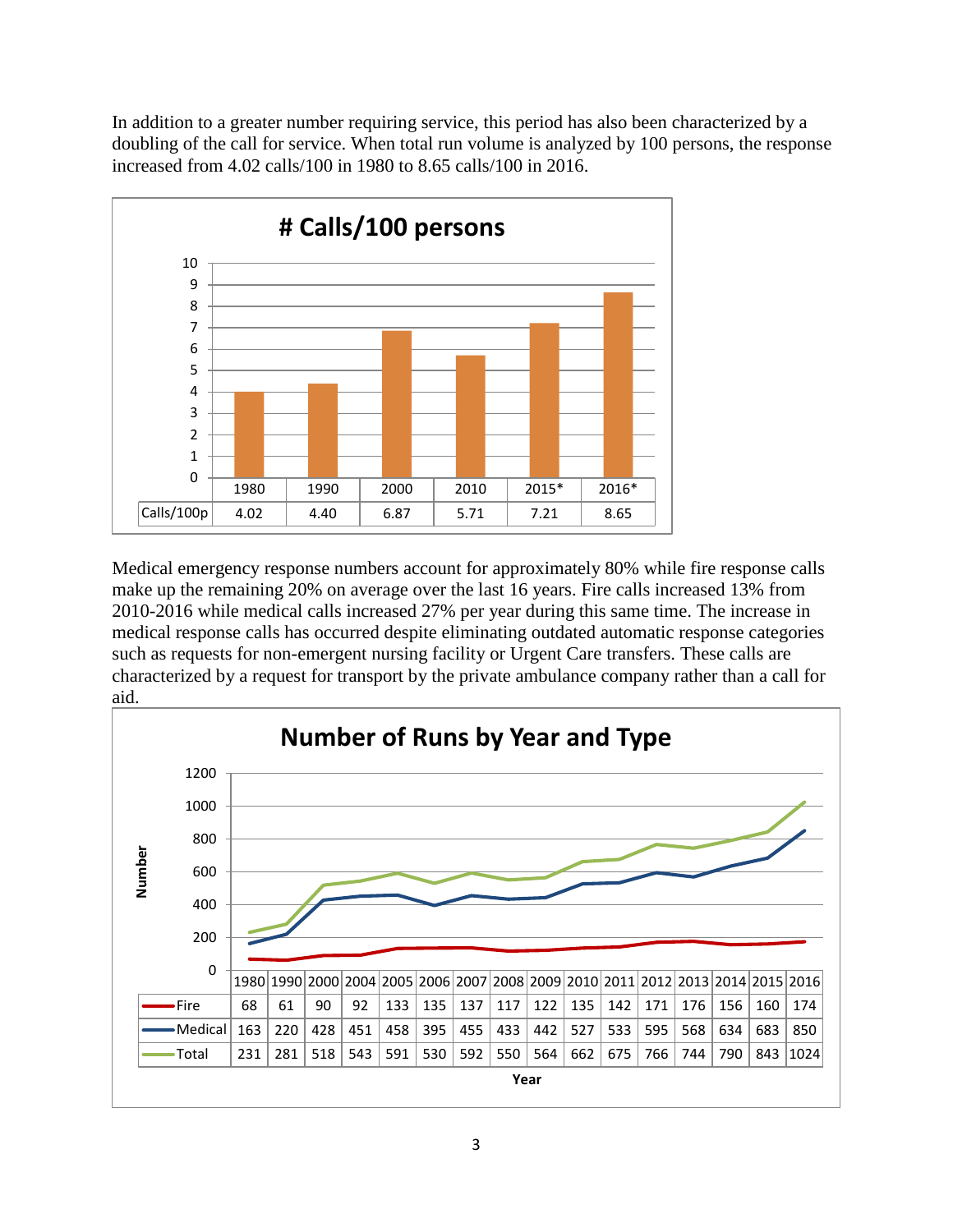# **Recent Accomplishments:**

## **Personnel Recruitment and Retention**

Key successes over the last two years include nearly doubling the part-paid/on-call staffing from twelve to 22. The majority of new hires came to the department already having fire and medical first response training. A number of new hires have provided significant injections of perspective, expertise and experience. Tom Hovey was formerly Assistant Chief at Clinton Area Fire and Rescue (CAFAR) and has over twenty years of experience. Similarly, Walt Holden was a Captain at Lansing Fire Department with nearly thirty years of experience.

## **Participation in Multi-Agency Efforts**

Department staff members have also increased participation with countywide organizations. Capt. Walt Holden was recently appointed to help run the Clinton County Fire School. Chief Dan Oberst has been elected vice president of the Clinton County Chief's Association and nominated to serve on the Clinton County 911 Policy Committee. Most importantly, the department has been able to retain key people including Dave Snyder and Milt Sivak. Chief Oberst and Chief Rose (Bath Township Police Department) have further prioritized cooperation between the two agencies. Within the last year, the efforts of both departments resulted in two automatic external defibrillator saves and an ice rescue save of a community member and her dog.

Through diligent documentation and cooperative dialogue, BTFD convinced Clinton County Central Dispatch (CCCD) to invest over \$70,000 of county funds on installing a pager repeater at the new Cutler Road radio tower. Prior to this, fire paging was working marginally and firefighters missed pages resulting in poor response to emergency calls. Since installation, the occurrence of missed pages due to radio coverage has been nearly completely eliminated.

## **Training:**

The department invested in an electronic system to manage and document firefighter training. This provides a ready reference to department staff and leadership to ensure that all employees are compliant with MIOSHA and other regulatory agencies. In 2016, BTFD received a \$10,000 FEMA Grant awarded on a competitive basis for Blue Card Incident Management training. This funding will support fire officer operations training to a national standard and may be able to support partner agencies as well. Active Violent Incident (AVI) training will be offered to the department in 2017-2018. This training will allow firefighters to respond to AVIs earlier in the incident in cooperation with law enforcement. This may result in more lives saved instead of deferring response until the "police work" is done.

## **Fire Station Utilization/Maintenance**

In addition to providing an environment for firefighters to exercise study and socialize with each other, the Fire Station is also available to other township employees to visit, work and at times share a meal. Having the firefighters and other township staff in and around the station more frequently results in more timely maintenance of the facility and its equipment. More importantly, the department can improve response times by providing a setting in which firefighters may gather.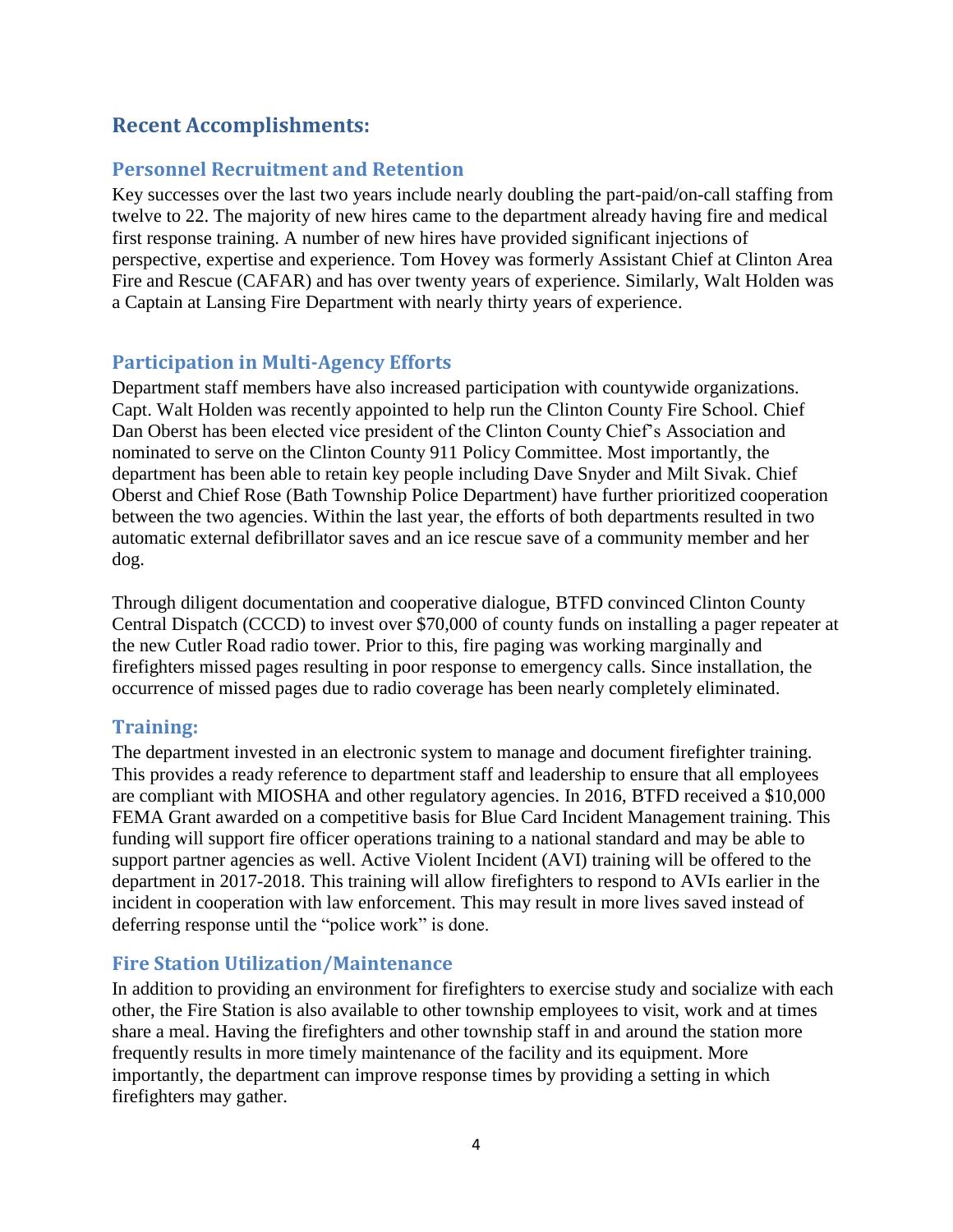#### **Equipment Utilization/Maintenance**

The department took possession of a new Fast Attack Response Vehicle (FARV) during 2016. The new truck, A-62, is smaller, faster, and is stocked with the most frequently utilized equipment. Maintenance costs are lower with this vehicle and the versatility limits wear and tear (miles and hours) on the larger, more expensive trucks. The plan is to buy another FARV in 2018 and then a squad (multirole response unit) in 2019. The department may request to expedite the squad purchase if a reliable used one becomes available. Soon, at least four older trucks will be eliminated from the fleet.

In addition to the building and equipment, fire apparatus is now maintained on a regular schedule. In 2016 the Fire Department spent over \$25,000 on apparatus maintenance and repair. Equipment is now on a maintenance and replacement schedule similar to that for vehicles. The newly developed multiyear replacement plan is tied to the multiyear budget to replace and/or service equipment regularly. This will decrease the need to maintain problematic old equipment while keeping state of the art safety equipment serviceable and available to protect residents as well as firefighters.

# **Current Challenges:**

## **Principal Limiting Factors – Funding/Staffing**

Recruiting and retaining Firefighters and Emergency Medical Personnel is a nationwide challenge. Firefighters are especially hard to recruit in the Bath Township service model which relies almost exclusively on part-paid/on-call staff that start at slightly above minimum wage. These firefighters juggle full-time employment, busy family schedules, other community or organization volunteer opportunities, significant training demands, and the risk of injury or death for little monetary reward. Many new prospects resign or fail to meet standards within two years. Of 22 personnel, only six have more than five years with BTFD. In addition to firefighter shortages, the department has little secretarial support or "front office" representation resulting in service delays to the public.

## **Deferred Maintenance/Acquisitions**

Years of deferred maintenance and acquisitions due to economic instability and other factors have led to recent spikes in expenditures likely requiring four to five more years to stabilize. The good news is the station facility is now returning to a normal state after much deferred maintenance.

## **Minimal Guidance and Expectations**

Little guidance from the public or elected leaders on options for service delivery models or standards has historically been received. The current model of emergency service delivery is scarcely adequate and arguments could be made for two remedies:

- 1. Invest in the department and increase the standard; or
- 2. Decrease functions substantially and only provide high priority medical and fire response.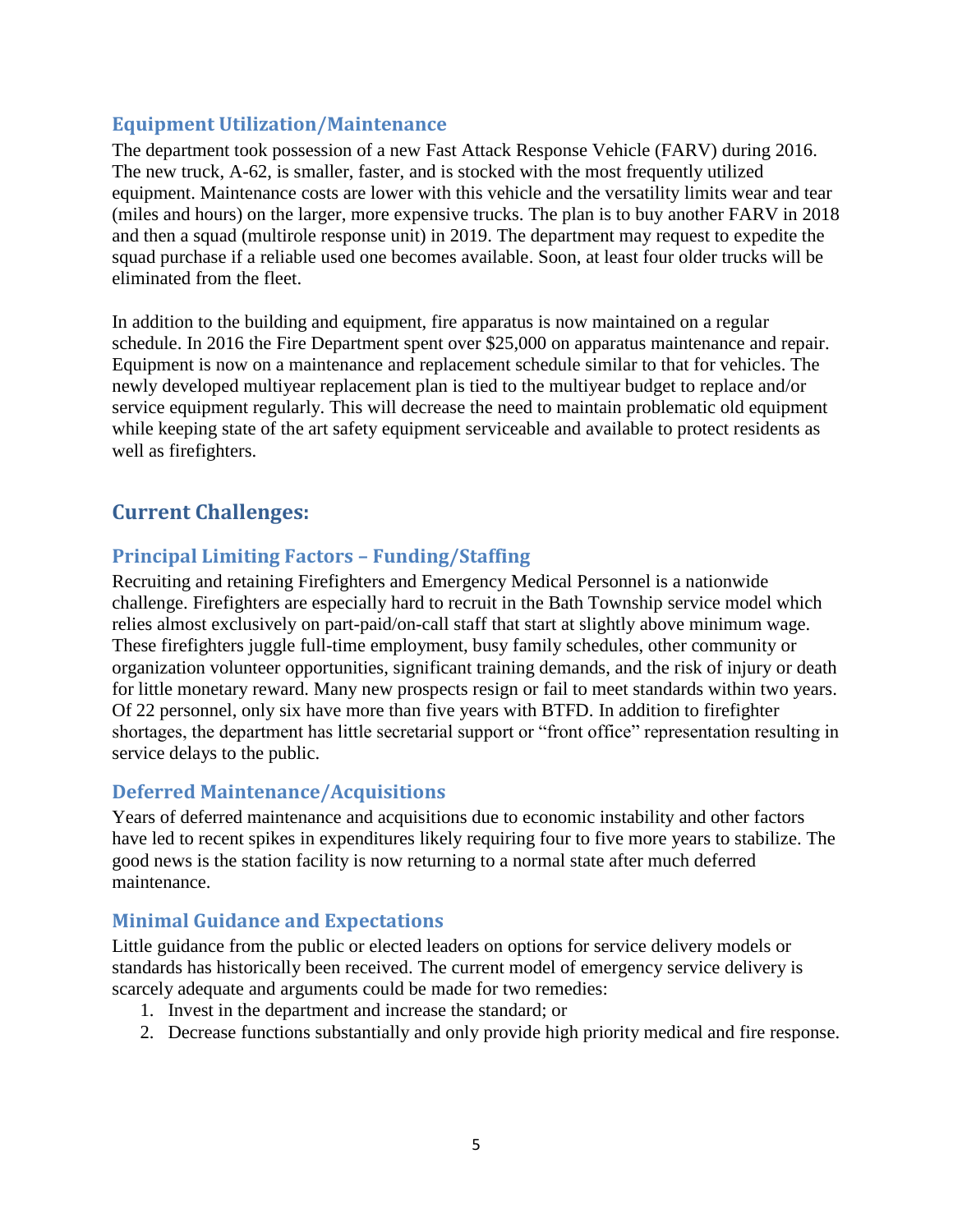#### **Super-utilizer Impact**

Bath Township has experienced variation in the characteristics of the population. The proportion of population that resides in single family homes or farms has plateaued while the availability of higher-density housing and specialized housing (i.e. medical care facilities) has increased. The impact of this growth is an increased demand for services. Metropolitan communities with fully staffed fire departments may be equipped to manage the additional responses. A department relying on a part-paid/on-call model of service requires alternatives (e.g. imposing fees on false alarms, hiring additional staff, etc.) to deal with this.

Bath Township has grown much recently and so have certain user's impact on the Fire Department and other residents. In an average lifetime a single family home will utilize the fire departments services less than once per 20 year period. In the case or properties such as an apartment building or complex of buildings, the multiplier is the number of residents. This holds true for other high density uses such as manufactured home communities or office buildings. Other uses of property such as free standing emergency medical care facilities, drinking establishments, student housing, and congregate care facilities use the resources of the Fire Department at an even higher rate. While most metropolitan communities have the ability to absorb this increase, rural communities such as ours do not. Take for instance an average home that may have a smoke detector activate and notify no one, does not require a Fire Department response. An apartment complex with thousands of detectors occupied by young adults who frequently burn a meal means the fire department responds several times a month. Also an adult foster care operation full of elderly or infirmed people may also use the resource several times per month. While taxation may address part of this issue, False alarm fees for addresses with frequent use may encourage better maintenance on alarm systems or curbing behaviors that bring the fire department when not needed.

# **Department Goals:**

## **Short term (within 12 months):**

- 1. Increase the number of personnel on the roster. It is sometimes difficult to assemble a crew to respond to calls. Increased numbers of staff may ensure a better chance at adequate staffing and distribute the work load to more individuals.
- 2. Adopt an updated version of the International Fire Code or adopt the National Fire Protection Association (NFPA) 1 code. The last adoption was the 2009 version and the code has since been updated twice.
- 3. Continue to develop the multi-year replacement and budget plans.
- 4. Institute measures to curb and seek cost recovery from super-utilizers.

#### **Long term:**

- 1. Increase on-duty staffing to plan, maintain, train, and provide quicker response to calls. Presently the time from notification of a call to response at times exceeds 10 minutes. Add 5-7 minutes to travel to the call and occasionally BTFD arrives as second responders behind the ambulance.
- 2. Certify or hire staff that may perform the following key functions: 1) life safety and fire inspections, and 2) plans examiner. BTFD is responsible for building and venue